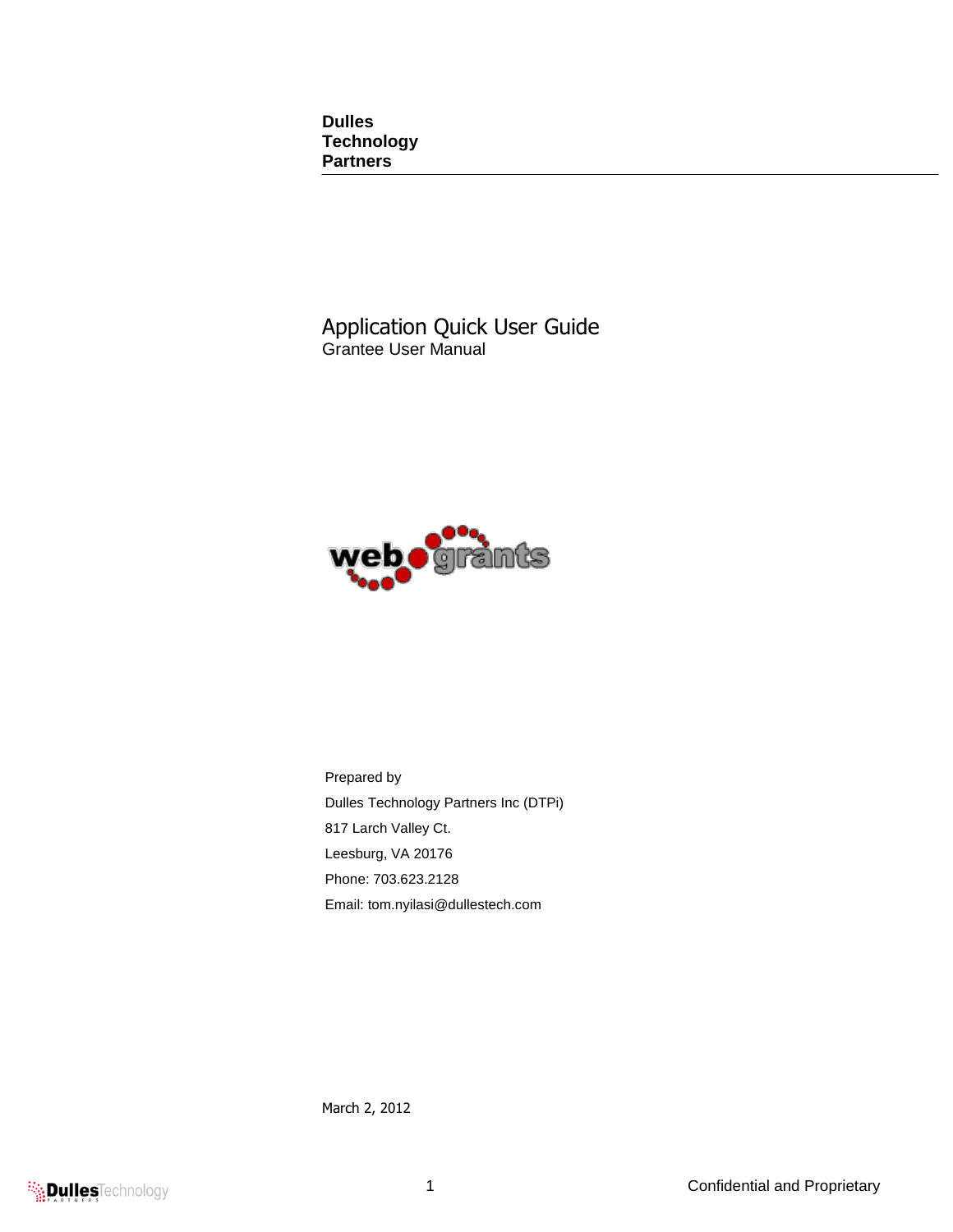| Completing an Application in Multiple Sittings (Logging in more than once) 5 |  |
|------------------------------------------------------------------------------|--|
| 3.1<br>3.3 <sub>2</sub><br>3.4                                               |  |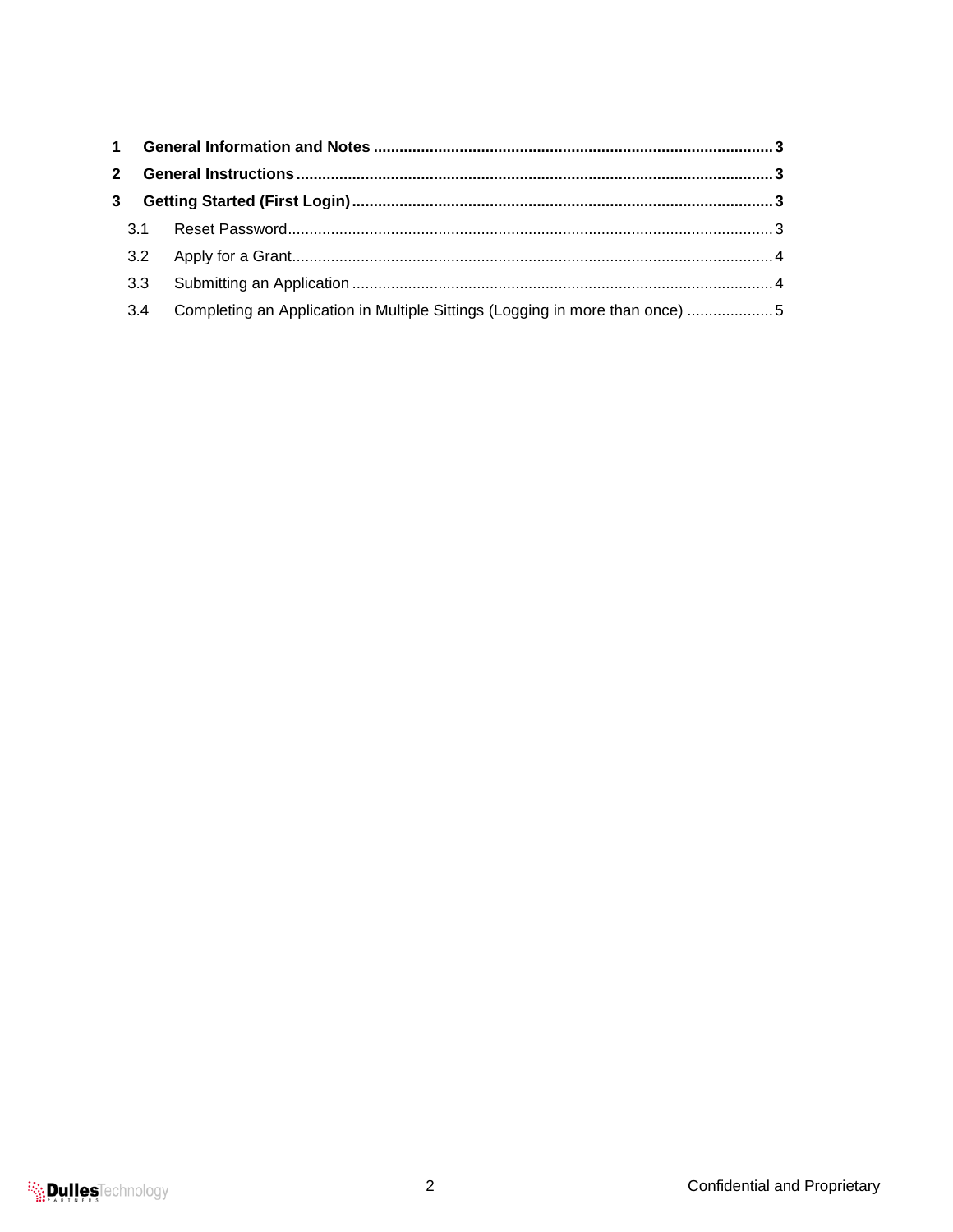# <span id="page-2-0"></span>**1 General Information and Notes**

If you have any technical questions or concerns regarding your submission, please contact staff via e-mail at [cultural.affairs@countyofdane.com](mailto:cultural.affairs@countyofdane.com) or via phone at 608/266-5915.

**DO NOT WAIT UNTIL THE LAST MINUTE TO SUBMIT YOUR FINAL APPLICATION; GIVE YOURSELF AT LEAST ONE WEEK TO COMPLETE THE SUBMISSION PROCESS PRIOR TO THE DEADLINE TO ALLOW FOR FAMILIARIZING YOUR SELF WITH THE PROGRAM, TROUBLESHOOTING, EDITING AND A THOROUGH REVIEW OF YOUR APPLICATION PRIOR TO SUBMISISON.**

The Primary Contact Person should complete the submission of the Final (full) Application on behalf of the project team.

Your application components/sections/questions will differ based upon the opportunity you apply for.

You WILL be able to save your work so you can complete the process in multiple sittings.

After logging in, these instructions will be available to you from the Main Menu of WebGrants by clicking **INSTRUCTIONS.**

#### <span id="page-2-1"></span>**2 General Instructions**

Only use the **BACK** button provided within the WebGrants program (line with Menu, Help and Logout buttons). Do NOT use the Browser's (Internet Explorer, Firefox, etc) Back Button. You may lose changes if you use the Browser's back button.

To get to the Main Menu, click **MENU** (upper left) from any screen.

In general, always click **SAVE** in the upper right hand corner after making any changes or edits.

Click **MARK AS COMPLETE** when you've finished working on any component.

If you're editing and need more information before marking a Component as complete, just click **RETURN TO COMPONENTS** to move on to another Component.

If you need to edit any components (completed or otherwise) prior to submission, click on that Component and click **EDIT.** Remember to click Save and Mark as Complete when finished.

All Components must be **MARKED AS COMPLETE** before you can submit your Final Application.

You can preview your entire Final Application by clicking **PREVIEW** in the Components Menu before submitting.

You must click **SUBMIT** and verify your submission when prompted, by the posted deadline and all of your information must be complete in order for your Final Application to be considered.

Once you click **SUBMIT,** you will **NOT** be able to make any changes unless you contact staff and your Final Application is unlocked and returned to you for editing. You will not be able to make any changes after the deadline has passed.

# <span id="page-2-3"></span><span id="page-2-2"></span>**3 Getting Started (First Login)**

#### **3.1 Reset Password**

Enter in your login and password sent to you with the notification to submit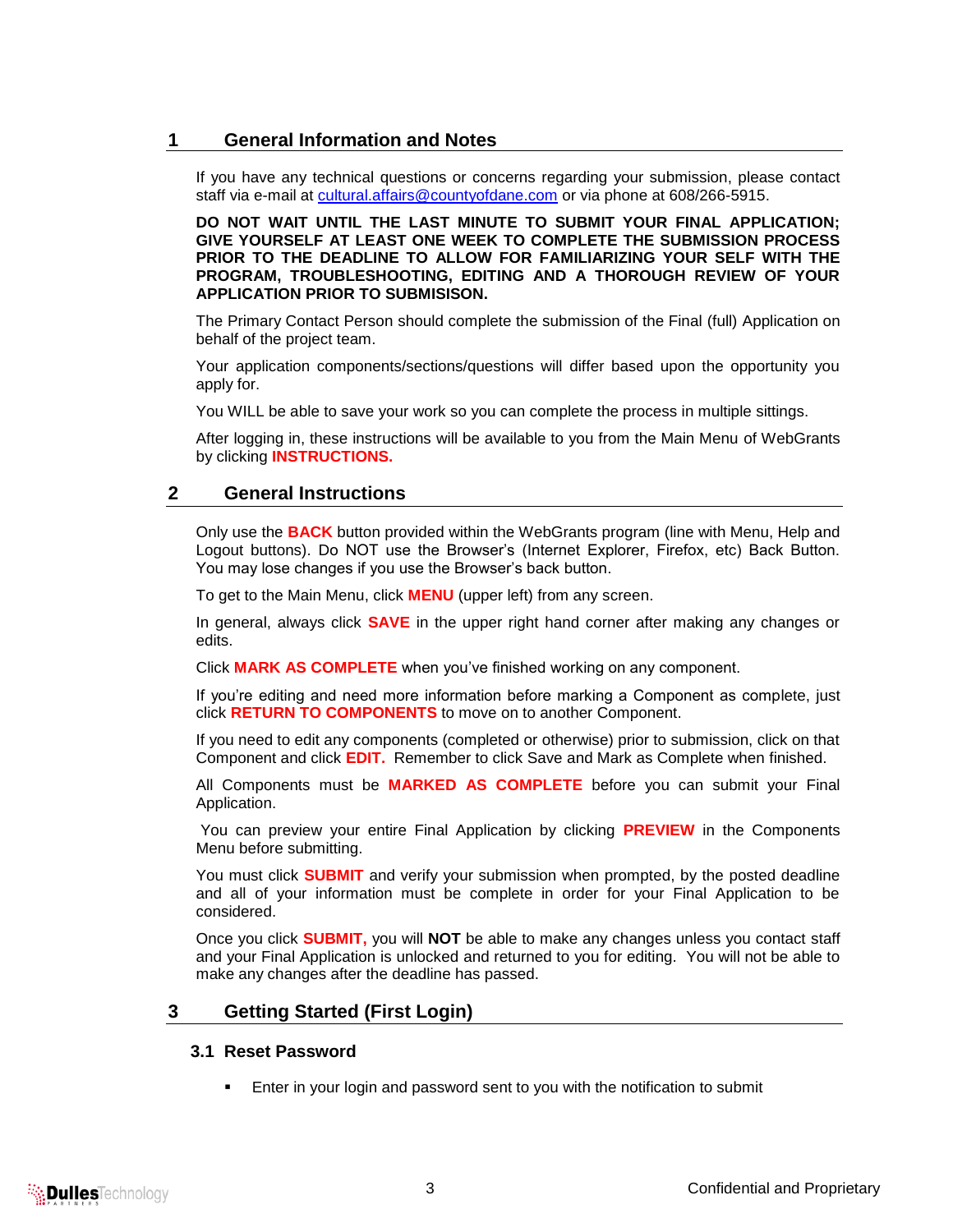- **FIGM** From the Main Menu, Click **MY PROFILE**
- Click **RESET PASSWORD** (upper right), and enter in a new password **(MUST BE 6 CHARACTERS IN LENGTH AND CONTAIN AT LEAST 1 NON-ALPHABETIC CHARACTER**) and record in a safe location. When completed, click **SAVE**

#### <span id="page-3-0"></span>**3.2 Apply for a Grant**

- In the upper left, click **MENU**
- At the Main Menu, click **FUNDING OPPORTUNITIES**
- Under Funding Opportunities and Title, Click on the appropriate opportunity.
- **Review the details of the Funding Opportunity**
- Note the helpful attachments and links at the bottom of the page; just click on the file name or web link to open
- **In the upper right, click APPLY WITH A NEW APPLICATION** to begin the Application submission process
- Under General Information:
	- o Review your name as the Primary Contact Person
	- o Your role on the project
	- o The Title of your Application
	- o Confirm your affiliated organization
	- o Make any changes, if necessary
	- o When completed, you MUST click **SAVE** (upper right corner)
- Review the General Information in preview mode:
	- o If you need to make additional changes, click **EDIT** (upper right)
	- o If all information is correct or if at any time, you'd like to get out of a component without making or saving any changes, click **RETURN TO COMPONENTS**
- Click on the remaining components,
- **Enter all necessary information**
- Click **SAVE** (upper right) after updating the information
- Review and confirm all the information listed
- If all information is correct, click **MARK AS COMPLETE**
- When all components are marked as complete (check mark under "Complete?" column), click **PREVIEW** to review all Components.
- If you need to make changes, click on the **BACK** button within WebGrants and then click on the Component you need to edit. Follow the instructions above to edit the component and remember to click **SAVE** to save your changes.

#### <span id="page-3-1"></span>**3.3 Submitting an Application**

 If all information is correct after previewing all components, click on the **BACK** button within WebGrants if in a Component or **RETURN TO COMPONENTS** and then click **SUBMIT.**